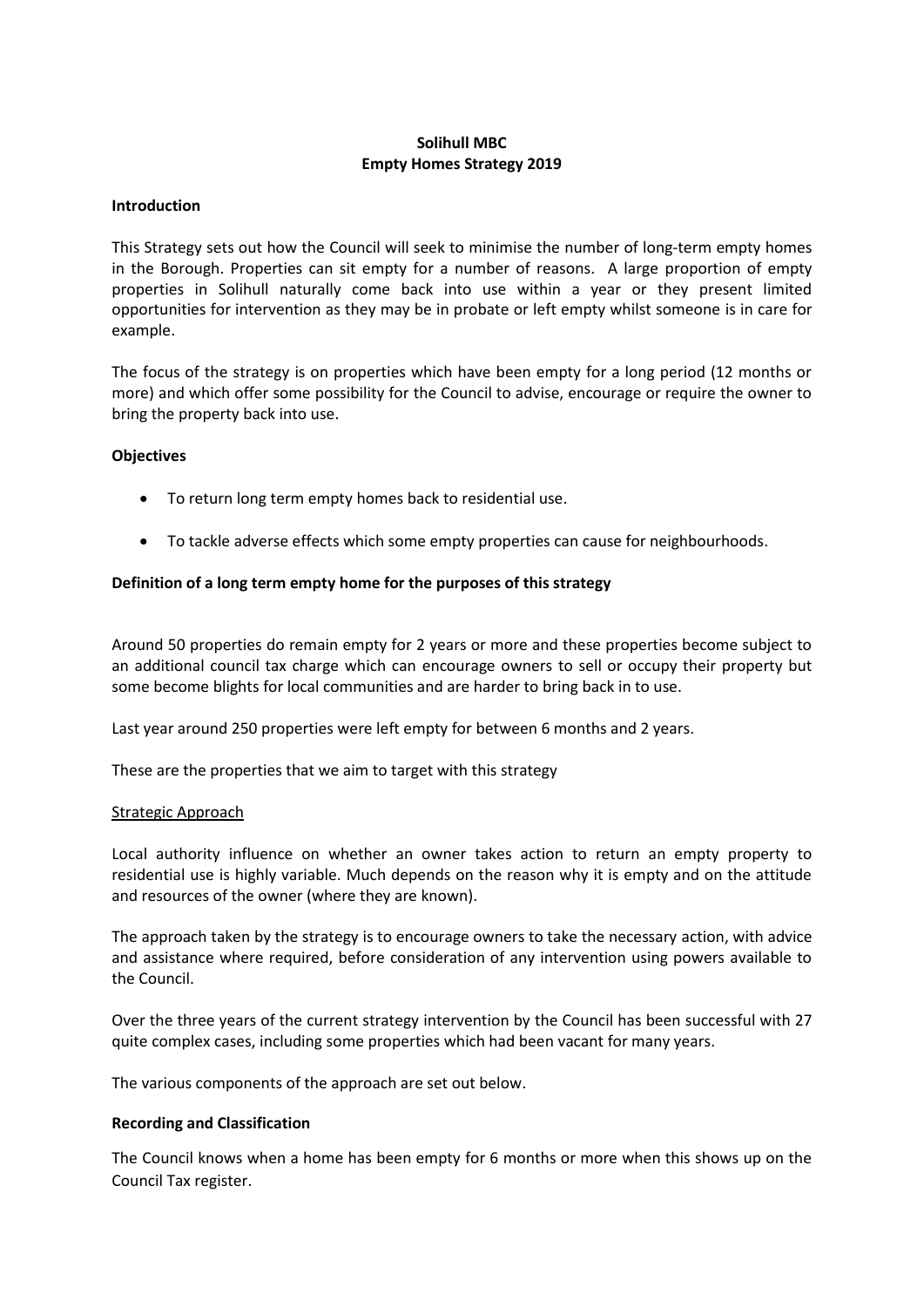For the purposes of the Strategy, it is important that there is accurate recording and classification so that an informed picture of the extent of the issue and possibilities for addressing it is provided to elected Members and others. To ensure that this happens consistently the Head of Income and Awards will be responsible for the following:

| Identifying homes which have been empty for  <br>6 months or more                                           | Council Tax register                                                                                                    |
|-------------------------------------------------------------------------------------------------------------|-------------------------------------------------------------------------------------------------------------------------|
| Recording the number of long-term empty<br>homes (LTE) and changes over time (flows on<br>and off the list) | Council Tax register, information from officers                                                                         |
| Determining whether a LTE is in or out of $\vert$<br>scope                                                  | Income and Awards, by reference to the<br>categories of Council Tax payers excluded from<br>the Empty Property Premium. |

# **Charging Policy**

The Council has recently approved an increase in the Empty Property Premium from April 2019 which is payable on properties which have been unoccupied and unfurnished for two years or more. This involves a small proportion of homes which are classed as LTE by this strategy.

| Application of the Empty Homes Premium | Income and Awards |
|----------------------------------------|-------------------|
|----------------------------------------|-------------------|

## **Assessment and Prioritisation**

It is important that resources are directed to the pursuit of properties which present a reasonable chance of success of returning to residential use.

An Empty Homes Group has been established consisting of staff from Income and Awards, Regulatory Services, Managed Growth and Finance.

This will assess the likelihood of success of each in-scope LTE, together with its condition and the effect it is having on its neighbourhood.

There is little or no scope to take effective action on a significant number of properties, such as those in probate or where the owner is in hospital or care. This is also the case where the owner of an empty property is difficult to trace or engage with or has little interest in returning the property into use. In such cases it is recommended that the base position is that intervention is limited to statutory requirements concerned with the repair of the building and its effects on the neighbourhood.

Of particular importance is the deployment of staff in ways which are most likely to be effective rather than direct approaches to owners in all cases.

This strategy therefore proposes that the resources available for this work are targeted on properties and owners which have been empty for a considerable period (12 months or more) and which are most likely to yield success.

The decision on whether and how to apply resources to any particular case will also take into account the need to deal with a particular property, such as its condition or effect on its locality.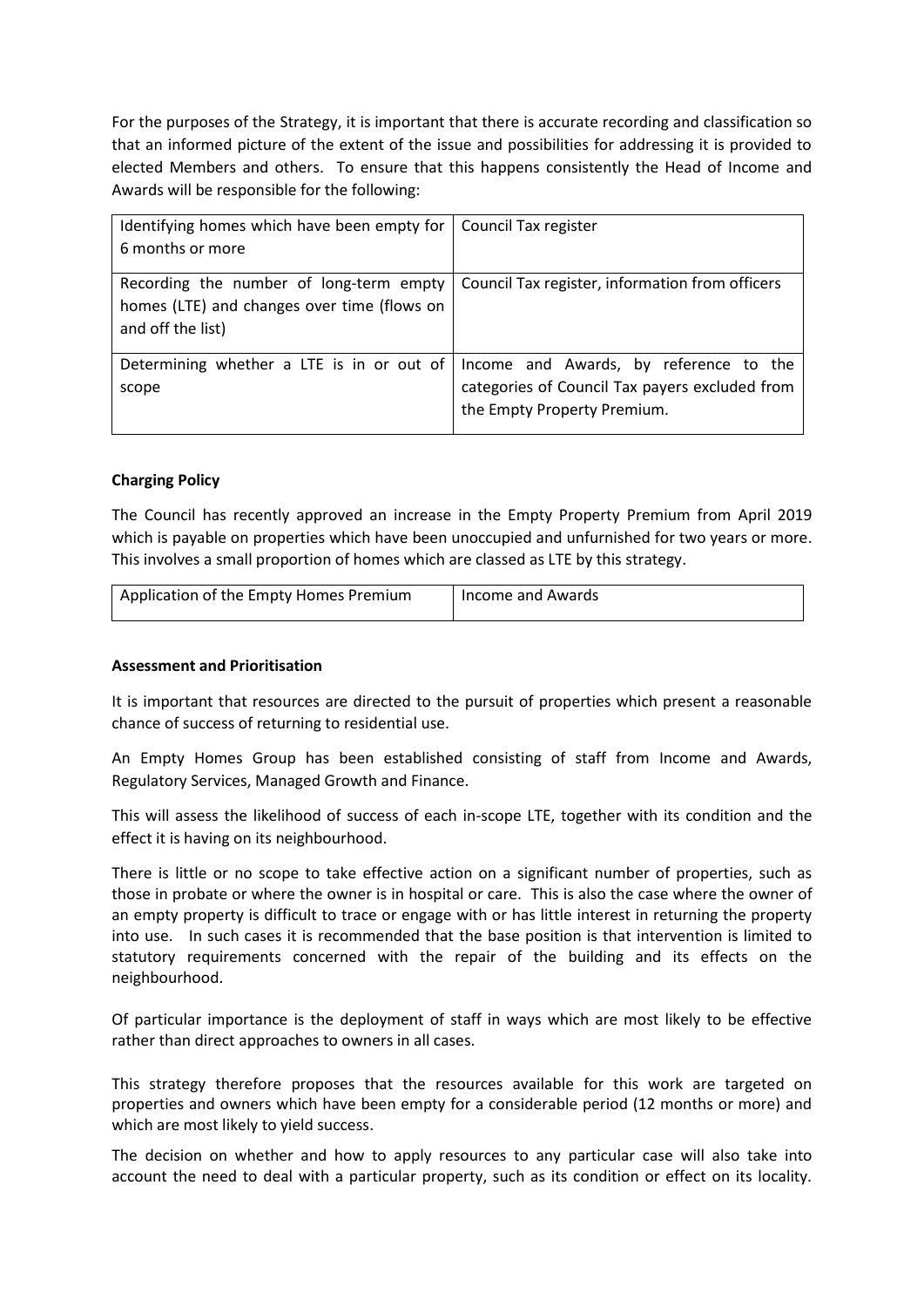Officers have gained experience of owners' propensity to respond to approaches and what might work in which circumstances so there is a firm base of knowledge on which to base actions.

The approach is as follows:-

- Properties empty (unoccupied and unfurnished) 2 years or more application of the Council Tax premium followed by information to the owner advising them that advice on returning their property to use is available, followed by a direct approach by a member of staff (where the owner is known and contactable).
- Properties empty 6 months 2 years (unoccupied and unfurnished) information to the owner but with direct approach by a member of staff (where the owner is known and contactable) where the property has been vacant for 12 months or more.

| Information only                                    | General information to owners of empty<br>homes in Council Tax demands and on<br>website advising them how they can act<br>to bring their property back into use and<br>where to get advice and possible<br>assistance                                                                                                                        | Teams<br><b>Income and Awards</b>        |
|-----------------------------------------------------|-----------------------------------------------------------------------------------------------------------------------------------------------------------------------------------------------------------------------------------------------------------------------------------------------------------------------------------------------|------------------------------------------|
| Personal approach<br>to owner to seek<br>engagement | Where it is assessed that there is some<br>chance of success staff resources could<br>be deployed to initiating contact and<br>possible follow - up to provide advice                                                                                                                                                                         | Income and Awards                        |
| Advice                                              | Field staff can provide general advice on<br>the practicalities of bringing a home<br>back into use, such as clearance,<br>arranging repairs, marketing, etc.                                                                                                                                                                                 | Income and Awards<br>Neighbourhoods Team |
| Assistance                                          | Subject to assessment of each case and<br>resource availability Solihull Community<br>Housing may be able to offer practical<br>assistance where the owner is willing to<br>consider making the property available<br>to the Solihome scheme                                                                                                  | <b>SCH</b>                               |
| Enforcement                                         | Where a property is presenting a<br>nuisance it may - regardless of whether<br>it is empty or occupied $-$ be subject to<br>enforcement action by Regulatory<br>Services. However, capacity to meet<br>demand from occupiers is such that<br>there can be no guarantee that action<br>against an owner of an empty home can<br>be prioritised | <b>Regulatory Services</b>               |

This process will set the level of intervention for each property as follows: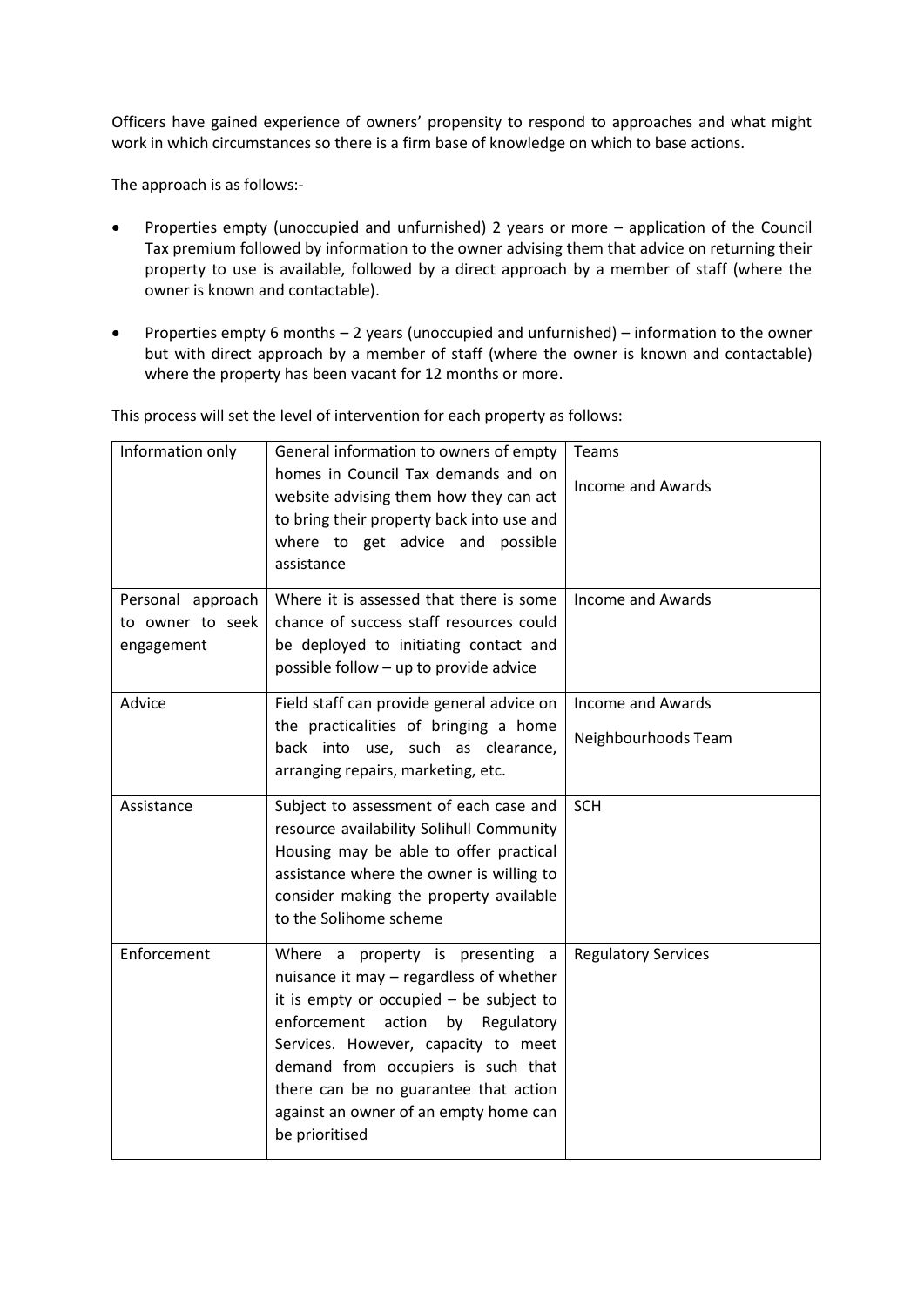# **Advice**

Owners have been often found to lack the confidence or capacity to initiate a process which will see the desired reoccupation of their property and provision of person- to-person advice by Income and Awards officers has been successful in getting cases progressed.

A particularly important aspect of the strategy is in reassuring owners that they can let their property with confidence, both earning additional income and having the ability to obtain possession of the property at the end of the term. This can include:

| Advice on costs and potential income                                                      | Income and Awards can advise on the general costs<br>of keeping a home empty (the Premium and average<br>rental income foregone). |
|-------------------------------------------------------------------------------------------|-----------------------------------------------------------------------------------------------------------------------------------|
| Scheduling works and employing a<br>contractor                                            | Solihull Community Housing can offer advice on<br>where the owner can get assistance.                                             |
| Selling or letting the property                                                           | Solihull Community Housing can offer advice on<br>where the owner can get assistance.                                             |
| Advice on energy efficiency<br>improvements – tariffs, heating system,<br>insulation etc. | Available from the Council's Home Energy Advisor or<br>a referred third party.                                                    |

## **Assistance**

Where an owner has indicated a willingness to engage in a process that will return a property to use, several options to assist may be available, subject to the circumstances and available resources.

| Scheduling works and estimating costs                                                                  | Through Solihull Community Housing where owner<br>indicates willingness to make the property available<br>to SCH's Solihome scheme and accept a tenant<br>referral. |
|--------------------------------------------------------------------------------------------------------|---------------------------------------------------------------------------------------------------------------------------------------------------------------------|
| efficiency<br>Assistance<br>on<br>energy<br>improvements - tariffs, heating system,<br>insulation etc. | Available from the Council's Home Energy Advisor or<br>referred third party                                                                                         |
| Assistance in clearing,<br>improving<br>or<br>maintaining garden and other space                       | Arranged through Council's neighbourhoods team,<br>possibly referred to a third sector (voluntary or<br>community) organisation.                                    |
| Advice<br>possible<br>assistance<br>in<br>and<br>disposing of the property                             | Available from SCH or a referred third party.                                                                                                                       |

## **Voluntary Disposal**

In some cases owners of empty homes may wish to sell their property rather than bring it back to use themself. This may be through private sale or by a housing organisation targeting such properties in liaison with the Council.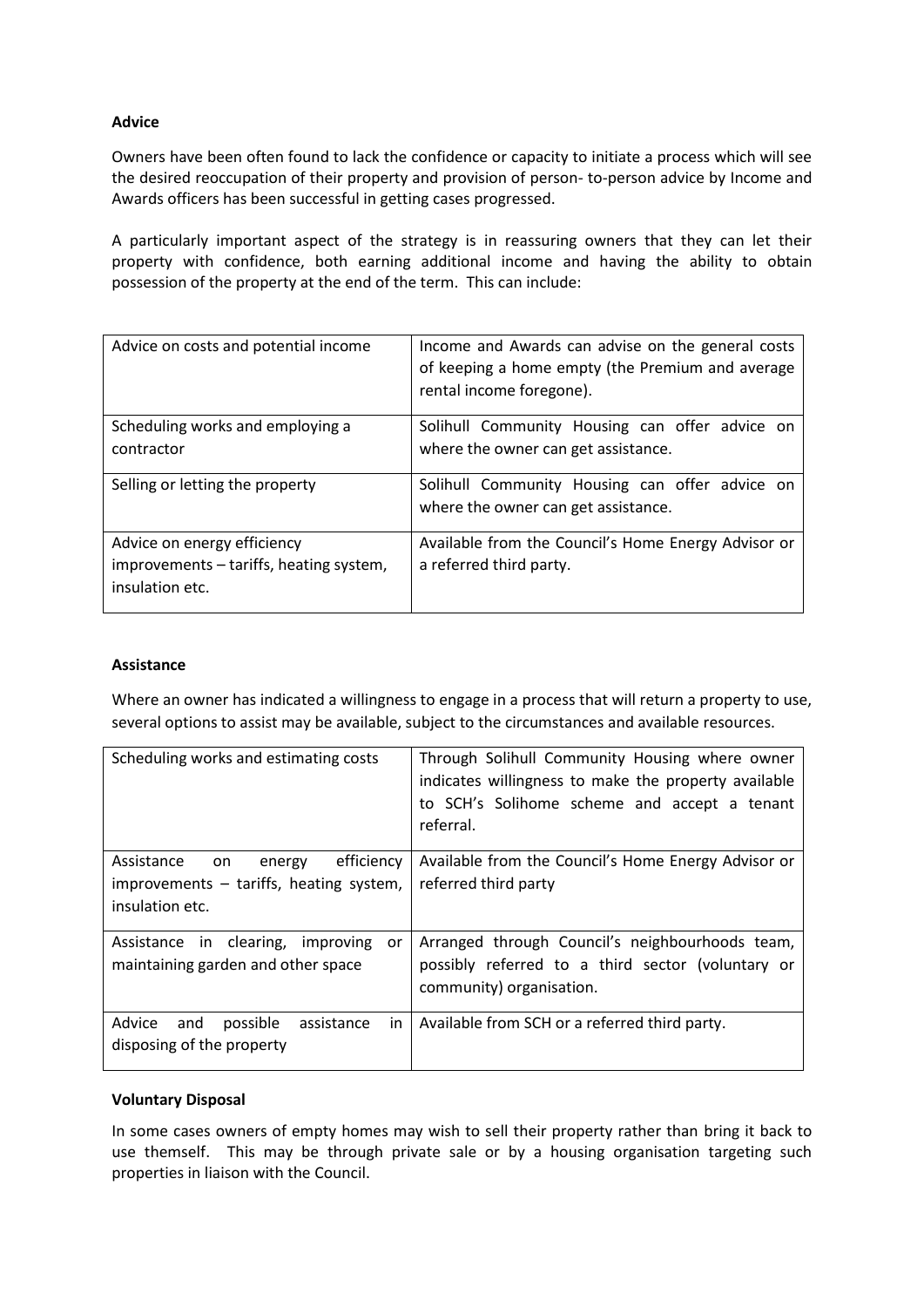Solihull Community Housing purchases a limited number of properties each year from the open market to replenish the Council's housing stock. They will, wherever feasible, seek to include long– term empty properties in their portfolio. SCH will also consider assistance by leasing the property through the Solihome Scheme.

## **Enforcement**

Where the property condition is so poor that it is presenting a nuisance, the owner may be subject to enforcement action as would the owner of an occupied property.

An officer will seek to advise and encourage the owner to take the necessary steps to remedy disrepair in accordance with the Council's Enforcement Policy.

If this is not successful and the circumstances warrant it, action can be taken under various building, housing and public health regulations to deal with problems such as unsecured property, dilapidated structure, vermin or 'unsightly' land or property which is adversely affecting the locality.

An empty property may be the subject of an Empty Dwelling Management Order (EDMO) where a number of qualifying conditions are met. It should be noted, however, that the use of these is rare so EDMO should not be considered a likely significant option in terms of numbers.

## **Enforced Disposal**

It is not uncommon for an owner to pay the empty property premium and refuse all offers of advice and assistance. In these cases the Empty Homes Group will conduct a 'case conference' to consider available options involving officers from Legal Services and Regulatory Services.

The cost of enforcement measures to the Council can be significant in terms of time and money so would be recommended only when (a) co-operative approaches have failed, and (b) the cost / benefit of the proposed action as detailed in the business case is reasonable to the Council and (c) the necessary resources of officer time and finance are available.

Consideration of what actions should be recommended will need to include:

- Statutory responsibility
- Likelihood of success
- Condition and effect on neighbourhood
- Representations from police and fire
- Lettability or saleability of property
- Value of property in terms of meeting housing needs
- Costs money and staff time

In considering the use of any of these options the objective will be to determine the most appropriate means of securing the most cost-effective solution. This will require the preparation of a business case for each proposal for approval by the Cabinet Member for Environment and Housing

In some cases, likely to be exceptional due to the cost and time required, there may be a recommendation to use powers to require the disposal of the property

| Enforced sale | This allows the Council to force the sale of a property with a local |
|---------------|----------------------------------------------------------------------|
|               | land charge. Any outstanding charges against the property, including |
|               | any mortgage, works by the Council over the years to make it safe    |